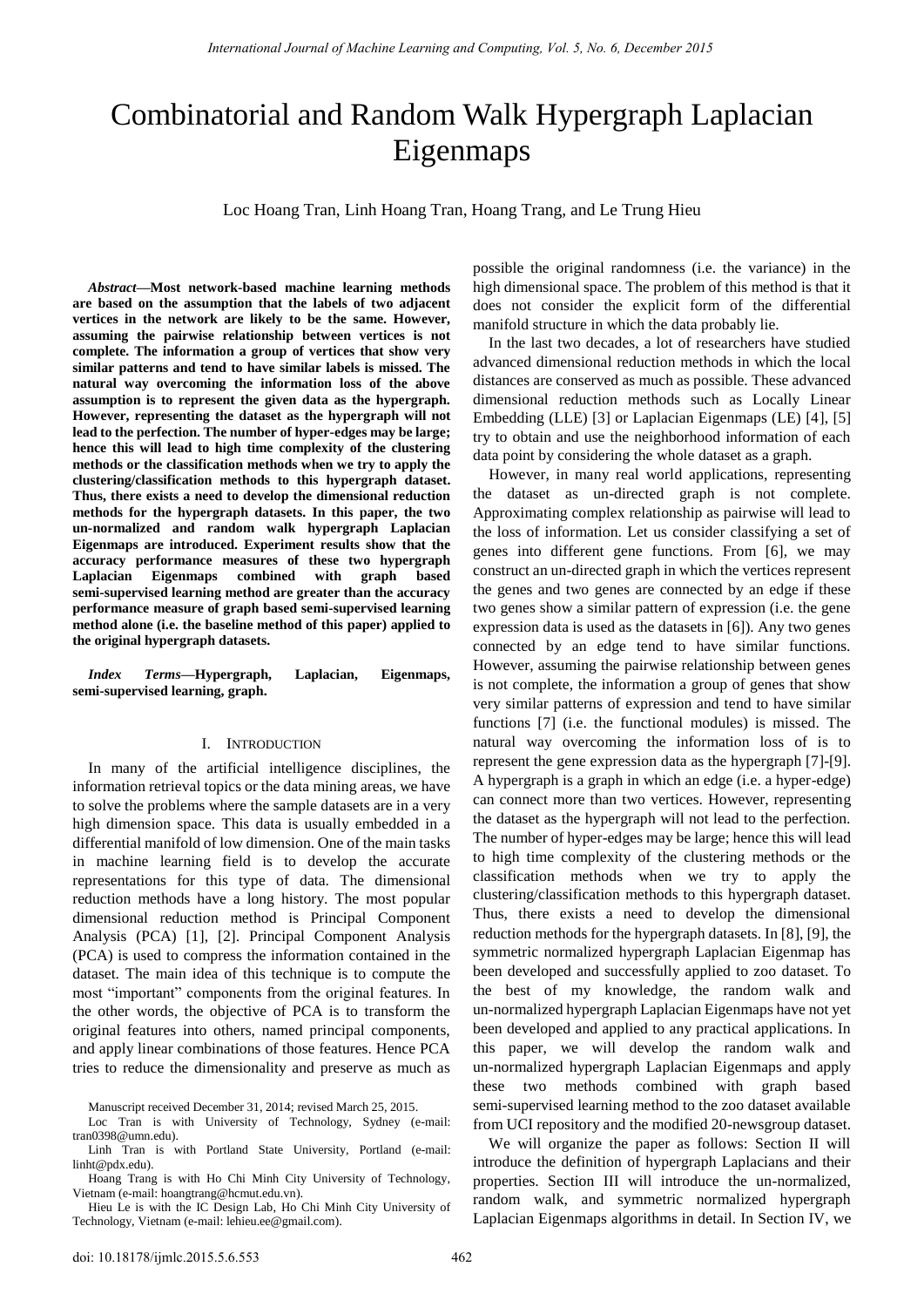will apply the symmetric normalized graph Laplacian based semi-supervised learning algorithm (i.e. the current state of art network based semi-supervised learning method) to the original zoo dataset available from UCI repository and the modified 20-newsgroup dataset and compare its accuracy performance measure to the accuracy performance measures of the two proposed hypergraph Laplacian Eigenmaps algorithms combined with the symmetric normalized graph Laplacian based semi-supervised learning algorithm. Section V will conclude this paper and the future directions of research of these methods will be discussed.

#### II. HYPERGRAPH DEFINITIONS

Given a hypergraph  $G=(V, E)$ , where V is the set of vertices and *E* is the set of hyper-edges. Each hyper-edge  $e \in E$  is the subset of *V*. Please note that the cardinality of e is greater than or equal two. In the other words,  $|e| \ge 2$ , for every  $e \in E$ . Let  $w(e)$  be the weight of the hyper-edge *e*. Then *W* will be the  $R^{|E|*|E|}$  diagonal matrix containing the weights of all hyper-edges in its diagonal entries.

## *A. Definition of Incidence Matrix H of G*

The incidence matrix *H* of *G* is a  $R^{|V|*|E|}$  matrix that can be defined as follows

$$
h(v, e) =
$$
\n
$$
\begin{cases}\n1 \text{ if vertex } v \text{ belongs to hyperedge } e \\
0 \text{ otherwise}\n\end{cases}
$$

From the above definition, we can define the degree of vertex *v* and the degree of hyper-edge *e* as follows

$$
d(v) = \sum_{e \in E} w(e) * h(v, e)
$$

$$
d(e) = \sum_{v \in V} h(v, e)
$$

Let  $D_v$  and  $D_e$  be two diagonal matrices containing the degrees of vertices and the degrees of hyper-edges in their diagonal entries respectively. Please note that  $D_{\nu}$  is the  $R^{|v|*|v|}$  matrix and  $D_e$  is the  $R^{|e|*|e|}$  matrix.

### *B. Definition of the Un-Normalized Hypergraph Laplacian*

The un-normalized hypergraph Laplacian is defined as follows

$$
L = D_v - HWD_e^{-1}H^T
$$

*C. Properties of L* 

1) For every vector  $f \in R^{|V|}$ , we have

$$
f^{T}Lf = \frac{1}{2} \sum_{e \in E} \sum_{\{u,v\} \subseteq E} \frac{w(e)}{d(e)} (f(u) - f(v))^{2}
$$

- 2) *L* is symmetric and positive-definite
- 3) The smallest eigenvalue of *L* is 0, the corresponding eigenvector is the constant one vector 1
- 4)  $L$  has  $|V|$  non-negative, real-valued eigenvalues  $0 \leq \lambda_1 \leq \lambda_2 \leq \cdots \leq \lambda_{|V|}$ Proof:

We know that

$$
\frac{1}{2} \sum_{e \in E} \sum_{\{u,v\} \subseteq E} \frac{w(e)}{d(e)} (f(u) - f(v))^2
$$
\n
$$
= \frac{1}{2} \sum_{e \in E} \sum_{\{u,v\} \subseteq E} \frac{w(e)}{d(e)} (f(u)^2 + f(v)^2 - 2f(u)f(v))
$$
\n
$$
= \sum_{e \in E} \sum_{u,v \in V} \frac{w(e)}{d(e)} (f(u)^2 - f(u)f(v)) h(u,e)h(v,e)
$$
\n
$$
= \sum_{e \in E} \sum_{u \in V} w(e) f(u)^2 h(u,e) \sum_{v \in V} \frac{h(v,e)}{d(e)} \sum_{u \in V} \frac{w(e)}{d(e)} f(u)f(v)h(u,e)h(v,e)
$$
\n
$$
= \sum_{e \in E} \sum_{u \in V} w(e) f(u)^2 h(u,e)
$$
\n
$$
- \sum_{e \in E} \sum_{u,v \in V} \frac{w(e)}{d(e)} f(u)f(v)h(u,e)h(v,e)
$$
\n
$$
= \sum_{u \in V} f(u)^2 \sum_{e \in E} w(e)h(u,e)
$$
\n
$$
- \sum_{e \in E} \sum_{u,v \in V} \frac{w(e)}{d(e)} f(u)f(v)h(u,e)h(v,e)
$$
\n
$$
= \sum_{u \in V} f(u)^2 d(u) - \sum_{e \in E} \sum_{u,v \in V} \frac{w(e)}{d(e)} f(u)f(v)h(u,e)h(v,e)
$$
\n
$$
= f^T b_v f - f^T H W D_e^{-1} H^T f
$$
\n
$$
= f^T L f
$$

*L* is symmetric follows directly from its own definition.

Since for every vector  $f \in R^{|V|}$ ,  $f^T L f = \frac{1}{2}$  $\frac{1}{2}\sum_{e\in E}\sum_{\{u,v\}\subseteq E}\frac{w(e)}{d(e)}(f(u)-f(v))^2\geq 0$  We conclude that L is positive-definite.

1) The fact that the smallest eigenvalue of L is 0 is obvious. Next, we need to prove that its corresponding eigenvector is the constant one vector 1.

Let  $d_v \in R^{|V|}$  be the vector containing the degrees of vertices of hypergraph *G*,  $d_e \in R^{|E|}$  be the vector containing the degrees of hyper-edges of hypergraph *G*,  $w \in R^{|E|}$  be the vector containing the weights of hyper-edges of  $G, 1 \in R^{|V|}$ be vector of all ones, and one  $\in R^{|E|}$  be the vector of all ones. Hence we have

$$
L1 = (D_v - HWD_e^{-1}H^T)1 = d_v - HWD_e^{-1}d_e =
$$
  

$$
d_v - HWone = d_v - Hw = d_v - d_v = 0
$$

2) (4) follows directly from  $(1)-(3)$ .

*D. The Definitions of Symmetric Normalized and Random Walk Hypergraph Laplacians* 

The symmetric normalized hypergraph Laplacian (defined in [1], [2]) is defined as follows

$$
L_{sym} = I - D_v^{-\frac{1}{2}} H W D_e^{-1} H^T D_v^{-\frac{1}{2}}
$$

The random walk hypergraph Laplacian (defined in [1], [2]) is defined as follows

- $L_{rw} = I D_v^{-1} H W D_e^{-1} H^T$
- *E. Properties of*  $L_{sym}$  *and*  $L_{rw}$
- 1) For every vector  $f \in R^{|V|}$ , we have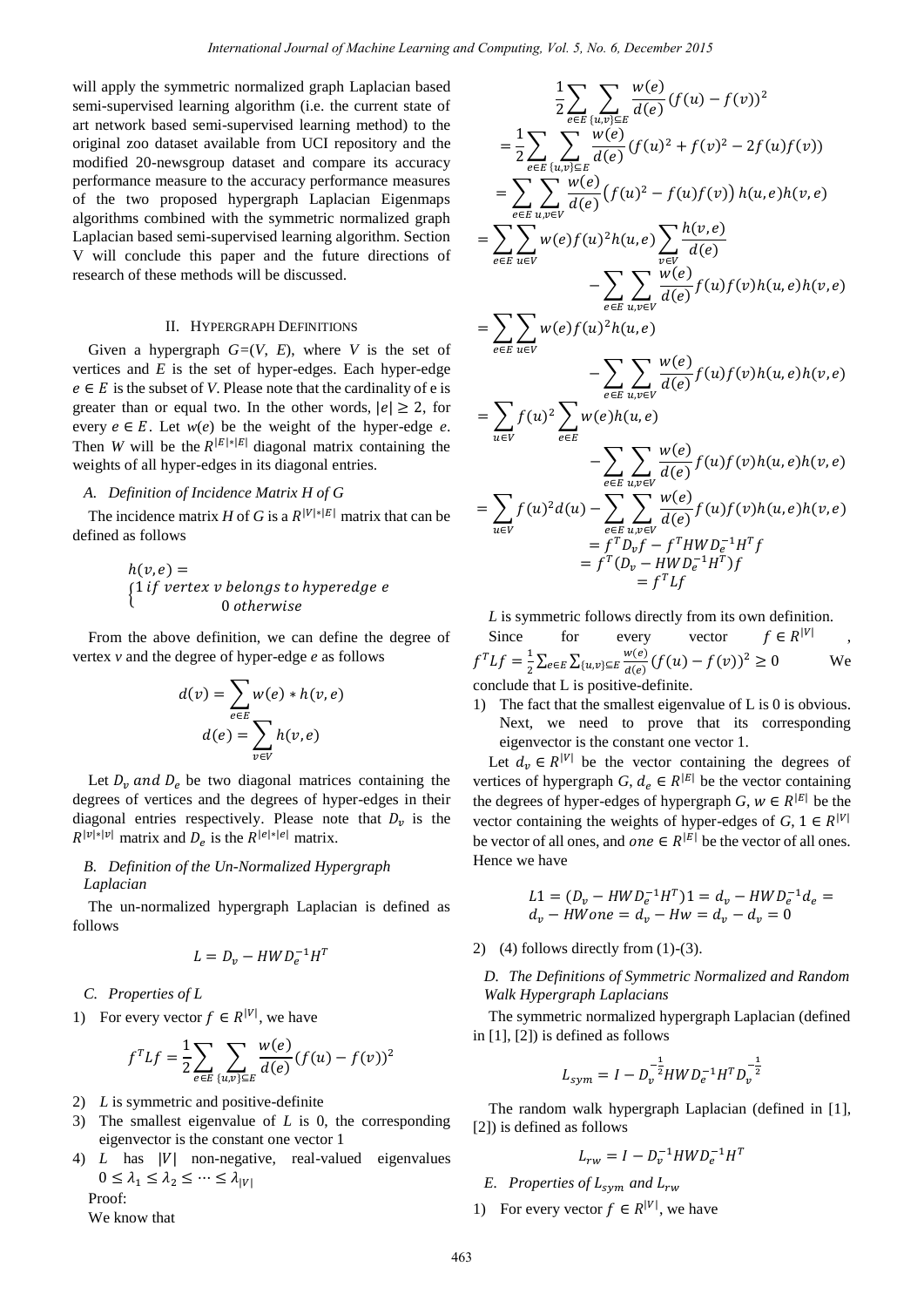$$
f^{T}L_{sym}f = \frac{1}{2} \sum_{e \in E} \sum_{\{u,v\} \subseteq E} \frac{w(e)}{d(e)} \left( \frac{f(u)}{\sqrt{d(u)}} - \frac{f(v)}{\sqrt{d(v)}} \right)^{2}
$$

- 2)  $\lambda$  is an eigenvalue of  $L_{rw}$  with eigenvector u if and only if  $\lambda$  is an eigenvalue of  $L_{sym}$  with eigenvector  $\frac{1}{2}$
- 3)  $\lambda$  is an eigenvalue of  $L_{rw}$  with eigenvector u if and only if  $\lambda$  and u solve the generalized eigen-problem  $Lu = \lambda D_v u$
- 4) 0 is an eigenvalue of  $L_{rw}$  with the constant one vector 1 as eigenvector. 0 is an eigenvalue of  $L_{sym}$  with eigenvector  $D_v^2$  $\mathbf{1}$
- 5)  $L_{sym}$  is symmetric and positive semi-definite and  $L_{sym}$ and  $L_{rw}$  have |V| non-negative real-valued eigenvalues  $0 \leq \lambda_1 \leq \cdots \leq \lambda_{|V|}$

Proof:

- 1) The complete proof of (1) can be found in [1].
- 2) Can be seen easily by solving

$$
L_{sym}w = \lambda w \Leftrightarrow \left(I - D_v^{-\frac{1}{2}}HWD_e^{-1}H^TD_v^{-\frac{1}{2}}\right)w = \lambda w
$$
  

$$
\Leftrightarrow D_v^{-\frac{1}{2}}\left(I - D_v^{-\frac{1}{2}}HWD_e^{-1}H^TD_v^{-\frac{1}{2}}\right)w = \lambda D_v^{-\frac{1}{2}}w
$$
  

$$
\Leftrightarrow D_v^{-\frac{1}{2}}w - D_v^{-1}HWD_e^{-1}H^TD_v^{-\frac{1}{2}}w = \lambda D_v^{-\frac{1}{2}}w
$$

Let  $u = D_n^{\frac{1}{2}} w$ , (in the other words,  $w = D_n^{\frac{1}{2}} u$ ), we have

$$
L_{sym}w = \lambda w \Leftrightarrow u - D_v^{-1}HWD_e^{-1}H^T u = \lambda u
$$

$$
\Leftrightarrow (I - D_v^{-1}HWD_e^{-1}H^T)u = \lambda u
$$

$$
\Leftrightarrow L_{rw}u = \lambda u
$$

This completes the proof.

Can be seen easily by solving

$$
L_{rw}u = \lambda u \Leftrightarrow (I - D_v^{-1}HWD_e^{-1}H^T)u = \lambda u
$$
  

$$
\Leftrightarrow D_v(I - D_v^{-1}HWD_e^{-1}H^T)u = \lambda D_v u
$$
  

$$
\Leftrightarrow (D_v - HWD_e^{-1}H^T)u = \lambda D_v u
$$
  

$$
\Leftrightarrow Lu = \lambda D_v u
$$

This completes the proof.

First, we need to prove that  $L_{rw}1 = 0$ .

Let  $d_n \in R^{|V|}$  be the vector containing the degrees of vertices of hypergraph *G*,  $d_e \in R^{|E|}$  be the vector containing the degrees of hyper-edges of hypergraph *G*,  $w \in R^{|E|}$  be the vector containing the weights of hyper-edges of  $G, 1 \in R^{|V|}$ be vector of all ones, and one  $\in R^{|E|}$  be the vector of all ones. Hence we have

$$
L_{rw}1 = (I - D_v^{-1}HWD_e^{-1}H^T)1
$$
  
= 1 - D\_v^{-1}HWD\_e^{-1}d\_e  
= 1 - D\_v^{-1}HWone  
= 1 - D\_v^{-1}Hw  
= 1 - D\_v^{-1}d\_v  
= 0

The second statement is a direct consequence of (2).

The statement about  $L_{sym}$  is a direct consequence of (1), then the statement about  $L_{rw}$  is a direct consequence of (2).

#### III. ALGORITHMS

Given a set of points  $\{x_1, x_2, ..., x_n\}$  where *n* is the total number of points (i.e. vertices) in the hypergraph  $G=(V,E)$ and given the incidence matrix *H* of *G*.

Our objective is to compute the eigenvectors of the three hypergraph Laplacians.

## *A. Random Walk Hypergraph Laplacian Eigenmap Algorithm*

First, we will give the brief overview of the random walk hypergraph Laplacian Eigenmap algorithm. The outline of this algorithm is as follows

- 1) Construct  $D_v$  and  $D_e$  from the incidence matrix *H* of *G*
- 2) Compute the random walk hypergraph Laplacian  $L_{rw} = I - D_v^{-1} H W D_e^{-1} H^T$
- 3) Compute all eigenvalues and eigenvectors of  $L_{rw}$  and sort all eigenvalues and their corresponding eigenvector in ascending order. Pick the first  $k$  eigenvectors  $v_2, v_3, \ldots, v_{k+1}$  of  $L_{rw}$  in the sorted list. *k* can be determined in the following two ways:

*k* is the number of connected components of  $L_{rw}$  [4].

*k* is the number such that  $\frac{\lambda_{k+2}}{\lambda_{k+1}}$  or  $\lambda_{k+2} - \lambda_{k+1}$  is largest for all  $2 \leq k \leq n$ 

4) Let  $V \in R^{n*k}$  be the matrix containing the vectors  $v_2, v_3, ..., v_{k+1}$  as columns and *V* is the final result

## *B. Un-Normalized Hypergraph Laplacian Eigenmap Algorithm*

Next, we will give the brief overview of the un-normalized hypergraph Laplacian Eigenmap algorithm. The outline of this algorithm is as follows

- 1) Construct  $D_v$  and  $D_e$  from the incidence matrix *H* of *G*
- 2) Compute the un-normalized hypergraph Laplacian  $L = D_v - HWD_e^{-1}H^T$
- 3) Compute all eigenvalues and eigenvectors of *L* and sort all eigenvalues and their corresponding eigenvector in ascending order. Pick the first  $k$  eigenvectors  $v_2, v_3, ..., v_{k+1}$  of L in the sorted list. *k* can be determined in the following two ways:
	- *k* is the number of connected components of *L* [4]

*k* is the number such that  $\frac{\lambda_{k+2}}{\lambda_{k+1}}$  or  $\lambda_{k+2} - \lambda_{k+1}$  is largest for all  $2 \leq k \leq n$ 

4) Let  $V \in R^{n*k}$  be the matrix containing the vectors  $v_2, v_3, ..., v_{k+1}$  as columns and *V* is the final result

## *C. Symmetric Normalized Hypergraph Laplacian Eigenmap Algorithm*

Finally, we will give the brief overview of the symmetric normalized hypergraph Laplacian based un-supervised learning algorithm which can be obtained from [1], [2]. The outline of this algorithm is as follows

- 1) Construct  $D_v$  and  $D_e$  from the incidence matrix *H* of *G*
- 2) Compute the symmetric normalized hypergraph Laplacian  $L_{sym} = I - D_{\nu}^{-\frac{1}{2}} H W D_{e}^{-1} H^{T} D_{\nu}^{-\frac{1}{2}}$
- 3) Compute all eigenvalues and eigenvectors of  $L_{sym}$  and sort all eigenvalues and their corresponding eigenvector in ascending order. Pick the first  $k$  eigenvectors  $v_2, v_3, \ldots, v_{k+1}$  of  $L_{sym}$  in the sorted list. *k* can be determined in the following two ways: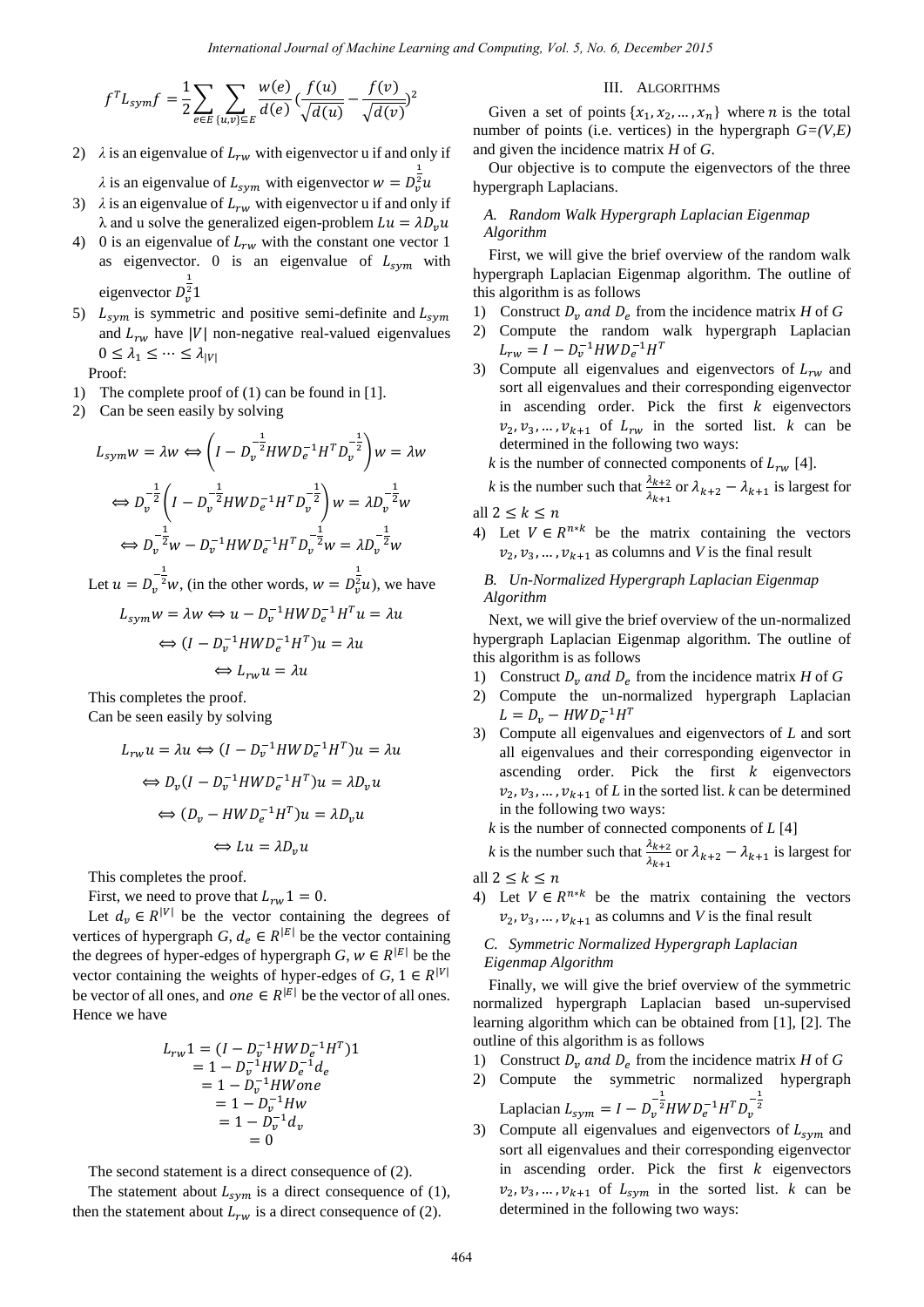*k* is the number of connected components of  $L_{sym}$  [4]

*k* is the number such that  $\frac{\lambda_{k+2}}{\lambda_{k+1}}$  or  $\lambda_{k+2} - \lambda_{k+1}$  is largest for all  $2 \leq k \leq n$ 

4) Let  $V \in R^{n*k}$  be the matrix containing the vectors  $v_2, v_3, ..., v_{k+1}$  as columns and *V* is the final result

## IV. EXPERIMENTS AND RESULTS

#### *A. Datasets*

In this paper, we used the zoo data set which can be obtained from UCI repository and the modified 20-newsgroup dataset (see https://cs.uwaterloo.ca/~ppoupart/teaching/cs486-fall12/assi gnments/assignments.html). The zoo data set contains 100 animals with 17 attributes. The attributes include hair, feathers, eggs, milk, etc. The animals have been classified into 7 different classes. In this dataset, each attribute is the hyper-edge. The modified 20-newsgroup dataset is the dataset with binary occurrence values for 3566 words across 1768 documents. It is classified into two different classes. In this dataset, each word is the hyper-edge. Our task is to embed the animals in the zoo dataset and documents in modified 20-newsgroup dataset into Euclidean space by using random walk and un-normalized hypergraph Laplacian Eigenmaps. We embed those animals and documents into Euclidean space by using the eigenvectors of the hypergraph Laplacians associated with the *k* smallest eigenvalues different from 0. The way to find the optimal *k* is described in section III. Finally, the graph based semi-supervised learning method is applied to the original and the transformed datasets. The information about the graph based semi-supervised learning method can be found from [10].

There are three ways to construct the similarity graph from the incident matrix *H* and the transformed matrix of zoo dataset (or modified 20-newsgroup dataset):

- 1) The *ε*-neighborhood graph: Connect all animals (or documents) whose pairwise distances are smaller than *ε*.
- 2) k-nearest neighbor graph: Animal (or document) *i* is connected with animal (or document) *j* if animal (or document) *i* is among the k-nearest neighbor of animal (or document) *j* or animal (or document) *j* is among the k-nearest neighbor of animal (or document) *i*.
- 3) The fully connected graph: All animals (or documents) are connected.

In this paper, the similarity function is the Gaussian similarity function

$$
w_{ij} = s(H(i,:), H(j,:)) = \exp\left(-\frac{d\big(H(i,:), H(j,:)\big)}{t}\right)
$$

This describes how we construct *W* of the simple graph. *D* is the diagonal matrix and its *i-*th element is defined as follows:

$$
d_i = \sum_j w_{ij}
$$

#### *B. Experiments and Results*

In this section, we experiment with the above proposed un-normalized and random walk hypergraph Laplacian Eigenmaps combined with the graph based semi-supervised learning method and the graph based semi-supervised learning method applied directly to the two original datasets in terms of accuracy performance measure. The accuracy performance measure Q is given as follows

$$
Q
$$
  
= True Positive + True Negative  
True Positive + False Positive + False Negative

All experiments were implemented in Matlab 6.5 on virtual machine. The accuracy performance measures of the above proposed methods and the graph based semi-supervised learning method alone are given in the following Table I and Table II.

| TABLE I: ACCURACIES OF THE TWO PROPOSED METHODS COMBINED WITH |
|---------------------------------------------------------------|
| GRAPH BASED SEMI-SUPERVISED LEARNING METHOD AND THE GRAPH     |
| BASED SEMI-SUPERVISED LEARNING METHOD ALONE FOR ZOO DATASET   |

| Accuracies (%)  |                       |                       |  |
|-----------------|-----------------------|-----------------------|--|
| Graph based     | Un-normalized         | Random walk           |  |
| semi-supervised | hypergraph Laplacian  | hypergraph Laplacian  |  |
| learning method | $Eigenmap + Graph$    | $Eigenmap + Graph$    |  |
|                 | based semi-supervised | based semi-supervised |  |
|                 | learning method       | learning method       |  |
| R4              |                       | 88                    |  |

TABLE II: ACCURACIES OF THE TWO PROPOSED METHODS COMBINED WITH GRAPH BASED SEMI-SUPERVISED LEARNING METHOD AND THE GRAPH BASED SEMI-SUPERVISED LEARNING METHOD ALONE FOR THE MODIFIED 20-NEWSCROUP DATASET

| 20 INCHOUNCEL DATABLE |                       |                       |  |
|-----------------------|-----------------------|-----------------------|--|
| Accuracies (%)        |                       |                       |  |
| Graph based           | Un-normalized         | Random walk           |  |
| semi-supervised       | hypergraph Laplacian  | hypergraph Laplacian  |  |
| learning method       | Eigenmap + Graph      | $Eigenmap + Graph$    |  |
|                       | based semi-supervised | based semi-supervised |  |
|                       | learning method       | learning method       |  |
| 78.08                 | 83.03                 | 98.02                 |  |

From the above two tables, we recognized that the accuracy of the random walk hypergraph Laplacian Eigenmap is slightly better than the accuracy of the un-normalized hypergraph Laplacian Eigenmap. Interestingly, the accuracies of the two proposed hypergraph Laplacian Eigenmaps combined with graph based semi-supervised learning method are significantly better than accuracy of the graph based semi-supervised learning method alone.

#### V. CONCLUSION

We have proposed the detailed algorithms the two un-normalized and random walk hypergraph Laplacian Eigenmaps applying to the zoo dataset and the modified 20-newsgroup dataset. Experiments show that these two methods combined with the graph based semi-supervised learning method greatly perform better than the graph based semi-supervised learning method alone.

Moreover, in the future, we can also develop the hypergraph based semi-supervised ranking methods utilizing these three hypergraph Laplacians. Then these methods can be applied to disease gene prioritization problem in bio-informatics field. In specific, given a set of genes (i.e. the queries) involved in a specific disease such as leukemia which is my future research, these methods can be used to find more genes involved in leukemia by ranking genes in the hypergraph constructed from gene expression data. The genes with the highest rank can then be selected and checked by biology experts to see if the extended genes are in fact